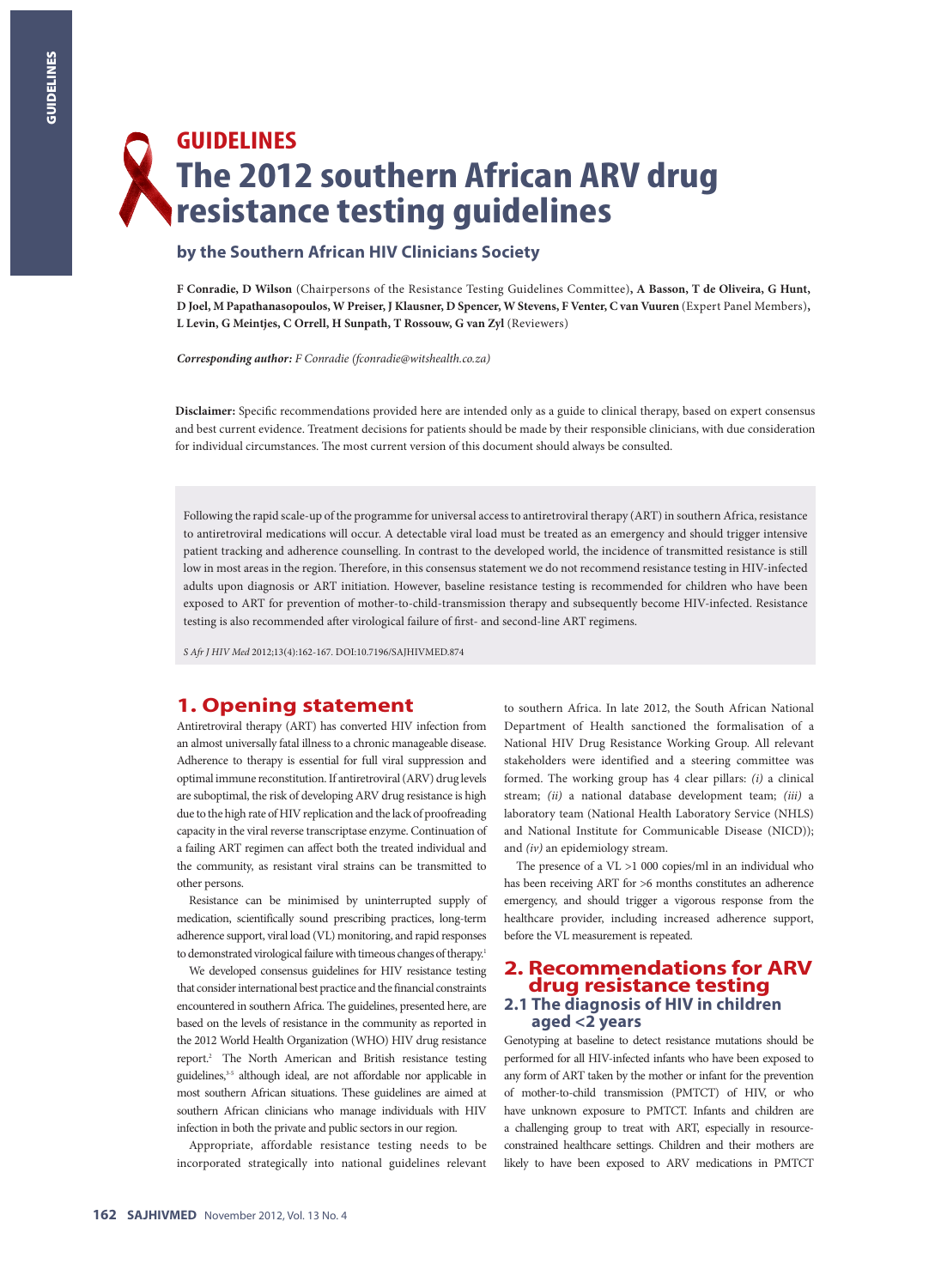programmes. Approximately 52.6% (95% confidence interval (CI) 37.7 - 67.0) of children who fail PMTCT therapy have at least one non-nucleoside reverse transcriptase inhibitor (NNRTI) mutation after single-dose nevirapine (sdNVP), and about 16.5% (CI 8.9 - 28.3) after sdNVP combined with antepartum, postpartum or postnatal zidovudine (AZT) with or without lamivudine (3TC).<sup>6</sup> These mutations will generally have disappeared, or may not be detectable by routine resistance testing, 2 years after the last dose of prophylactic ART. Children aged <3 years are treated with a boosted protease inhibitor (PI) regimen, but it is important to document NNRTI resistance, as this will have implications in the choice of second-line regimens.7 Resistance mutations in children failing ART seem to be more common than in adults.<sup>8</sup> Results from baseline resistance testing will ensure the most appropriate selection of ARV drugs. Further research on appropriate drug regimens in paediatric and adolescent populations is, critically, an unmet need.

#### **2.2 Failure of ARV regimens**

Resistance testing is recommended for all patients (children and adults) failing first-line NNRTI-based ARV regimens, with failure defined as two VL measurements >1 000 RNA copies/ml, with adherence and other issues addressed in the interval (see section 5). The accumulation of resistance mutations can be minimised by repeating the VL measurement within 3 months.<sup>9-11</sup> If the first-line regimen is fully effective, then the VL should have fallen by  $1.0 \log_{10}$  copies/ml within 4 weeks or be undetectable by 3 months (or <1 000 RNA copies/ml in patients whose initial VL was very high).4

Resistance tests serve two purposes: *(i)* a fully sensitive pattern may imply that the patient is not adhering to treatment or has completely interrupted ART; and *(ii)* if resistance mutations are present, then the clinician, preferably together with an expert, can decide on the most appropriate second-line regimen. In patients on a stavudine (d4T)- or AZT-containing NNRTI-regimen, or on a tenofovir (TDF)-containing regimen, the importance of excluding resistance to TDF is crucial. TDF may be required as part of the nucleoside reverse transcriptase inhibitor (NRTI) backbone in second-line ART, or for treatment of hepatitis B virus (HBV)/HIV co-infection in combination with 3TC.<sup>12</sup>

Resistance testing is recommended for all patients (children and adults) failing a PI-based ARV regimen. Failure is defined as two VL measurements >1 000 RNA copies/ml, with measurements taken 3 - 6 months apart and with adherence and other issues addressed in the interval. An absence of PI mutations during PI-based therapy strongly suggests non-adherence to treatment.<sup>13</sup> Children on any PI regimen are at high risk for PI resistance if co-treated with rifampicin (for tuberculosis). Repeated VL measurements and resistance testing are recommended for patients failing long-term PI regimens with a concurrent decline in CD4 count.

## **2.3 Acute infection**

Recent HIV infection in adults is rarely documented; however, viral genotyping at this time may give valuable public health insights into currently circulating strains. Resistance testing recommendations for specific acute infection scenarios are shown in Table 1.

# **3. Scenarios where ARV resistance testing is not recommended 3.1 HIV diagnosis in adults and adolescents**

At the current level of transmitted resistance in the community, performing resistance testing in all individuals who are diagnosed with HIV infection is not cost-effective.

 For pregnant women, although we do not recommend routine resistance testing, we do recommend HIV VL testing 3 months after initiating triple ARV therapy (for CD4 counts <350 cells/mm<sup>3</sup>) or at the time that pregnancy is confirmed in women already receiving ART. A VL >1 000 RNA copies/ml at this point should be regarded as an emergency, and should lead to intensive adherence support and screening for drug interactions or other reasons for failure (section 5), to minimise fetal transmission risk. The VL measurement should be repeated after 4 weeks, and, if >1 000 copies/ml, HIV resistance testing and an immediate switch to a second-line ART regimen must be performed.

# **3.2 ARV initiation in adults and children aged >2 years**

Children aged >2 years who stopped taking prophylactic NVP during breastfeeding more than 2 years previously do not need a resistance test prior to ARV initiation. In such cases, resistance, if present, is very unlikely to be detected by genotyping. While super-infection with a resistant viral strain is a theoretical possibility, it is considered to be so rare that performing resistance tests would not be cost-effective.

#### **3.3 Treatment interruptions without documented failure**

Patients who have interrupted therapy for reasons other than proven virological failure should not have HIV genotype testing performed upon presentation for subsequent ART.14 Rather, the previous ART regimen should be re-started, and VL should be measured after 3 months. Resistance mutations generally disappear rapidly in the absence of drug pressure and a reliable resistance test result may not be obtained during treatment interruptions. If the VL is not suppressed after adherence intervention, a resistance test can be obtained to document resistance, and an appropriate second-line regimen can be selected.<sup>15</sup>

# **4. National integration of public sector laboratories**

In the public sector in South Africa, the NHLS has five centralised facilities capable of conducting sequence-based resistance testing. Currently, only two of these facilities perform routine genotyping for patient care on a large scale (Tygerberg and Johannesburg). Laboratories focus on genotyping assays, most using in-house assays, with backup from commercial assays such as Viroseq or TruGene. National surveillance is conducted at the NICD. As the ARV programme expands and patients receive treatment for longer periods of time, the capacity for resistance testing will need to be expanded. Currently, phenotyping capabilities for resistance are available, largely for research purposes, at several academic centres. Numerous research projects are underway to develop and assess more affordable and accessible approaches to resistance testing (e.g. sequencing short regions of the reverse transcriptase gene).

The Southern Africa Treatment and Resistance Network (SATuRN) has integrated the efforts of laboratories, researchers and clinicians to monitor HIV resistance patterns and advise on the clinical management of patients failing ART. The SATuRN drug resistance database systems are freely available and include two of the best public drug resistance databases in the world: the Stanford HIV Drug Resistance database and the RegaDB Clinical Management Database. SATuRN databases are used to deliver an approach to virological failure, delivering resistance genotyping, interpretation and clinical management to remote primary healthcare clinics without elaborate computer systems or infectious diseases specialists at each clinic.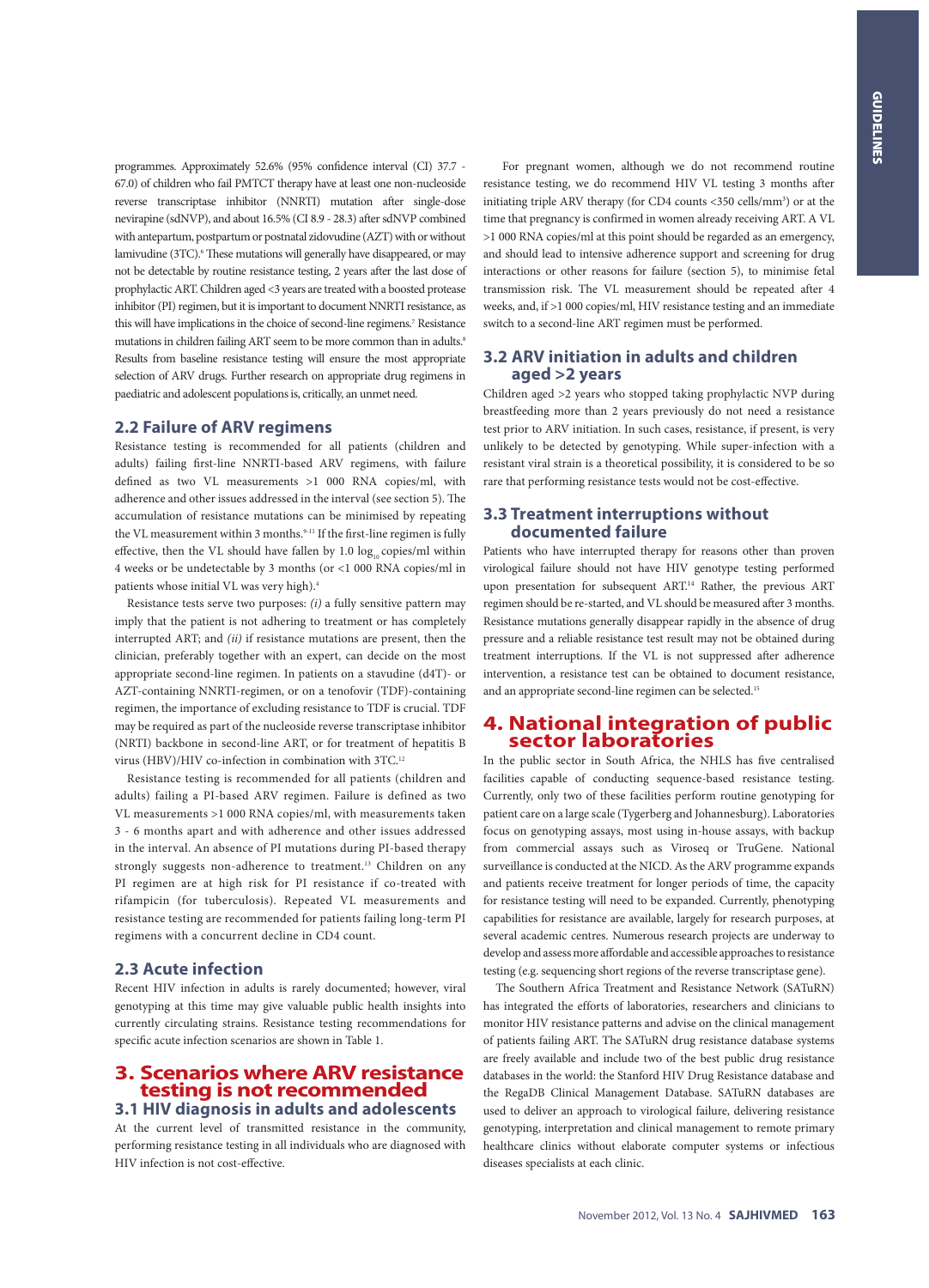| Patient group                                                                                                                                                                                                                        | Recommendation  | <b>Comments</b>                                                                                                                                                                                                                                                                                   |
|--------------------------------------------------------------------------------------------------------------------------------------------------------------------------------------------------------------------------------------|-----------------|---------------------------------------------------------------------------------------------------------------------------------------------------------------------------------------------------------------------------------------------------------------------------------------------------|
| <b>Recent infection</b>                                                                                                                                                                                                              |                 |                                                                                                                                                                                                                                                                                                   |
| Infected infants aged <2 years exposed to PMTCT<br>or infected children aged >2 years who stopped<br>taking daily NVP less than 2 years previously                                                                                   | Recommended     | As soon as HIV infection is diagnosed                                                                                                                                                                                                                                                             |
| Infants aged <2 years where exposure to PMTCT<br>is uncertain                                                                                                                                                                        | Recommended     | As soon as HIV infection is diagnosed                                                                                                                                                                                                                                                             |
| Documented acute infection* (seroconversion)                                                                                                                                                                                         | Recommended     | Possible public health surveillance function                                                                                                                                                                                                                                                      |
| <b>HIV</b> diagnosis                                                                                                                                                                                                                 |                 |                                                                                                                                                                                                                                                                                                   |
| Patients without documented seroconversion<br>presenting for routine clinical care                                                                                                                                                   | Not recommended | Background prevalence of transmitted resistance is low<br>and time since infection is likely to be long, decreasing<br>the likelihood of detecting resistance mutations                                                                                                                           |
| <b>ARV</b> initiation                                                                                                                                                                                                                |                 |                                                                                                                                                                                                                                                                                                   |
| Children aged >2 years about to start first-line ART                                                                                                                                                                                 | Not recommended | Unless within 2 years of stopping daily NVP                                                                                                                                                                                                                                                       |
| Pregnant women about to start first-line ART                                                                                                                                                                                         | Not recommended | Pregnant women should have a VL measurement<br>3 months after ART initiation. Detectable viraemia<br>>1 000 RNA copies/ml should be treated as an<br>adherence emergency.                                                                                                                         |
| Adults about to start first-line ART                                                                                                                                                                                                 | Not recommended | Background prevalence resistance is very low and the<br>time since infection is likely to be long, decreasing the<br>likelihood of detecting resistance mutations.                                                                                                                                |
| <b>Failure of NNRTI-based ART</b>                                                                                                                                                                                                    |                 |                                                                                                                                                                                                                                                                                                   |
| Adults and children with two VL measurements<br>>1 000 RNA copies/ml <sup>+</sup> and/or at least a <2<br>log <sub>10</sub> drop in VL while on NNRTI-based ART<br>(measurements at least 4 weeks, preferably 3<br>months, apart)    | Recommended     | Adherence <sup>#</sup> issues should be addressed comprehensively<br>between the 2 measurements. Resistance testing should<br>be performed while the patient is on the failing regimen<br>or within 4 weeks of discontinuation.                                                                   |
| Failure of a boosted PI-based regimen                                                                                                                                                                                                |                 |                                                                                                                                                                                                                                                                                                   |
| Adults and children with two VL measurements<br>>1 000 RNA copies/ml <sup>†</sup> and/or a <2 $\log_{10}$ drop in<br>VL while on PI-based ART (measurements 3 - 6<br>months apart)                                                   | Recommended     | Failure on PI regimens is almost always due to poor<br>adherence. Adherence <sup>#</sup> issues should be addressed<br>comprehensively between the 2 measurements. Resistance<br>testing should be performed while the patient is on the<br>failing regimen or within 4 weeks of discontinuation. |
| PMTCT = prevention of mother-to-child transmission; NVP = nevirapine; ART = antiretroviral therapy; RNA = ribonucleic acid; NNRTI = non-nucleoside reverse transcriptase inhibitor;<br>$PI =$ protease inhibitor; $VL =$ viral load. |                 |                                                                                                                                                                                                                                                                                                   |

\*Some or all of the following features: high fever, generalised lymphadenopathy, oral ulcers, pharyngitis, maculopapular rash, lymphopenia, thrombocytopenia, and transaminases, in<br>combination with a history suggestive of H

† Definition of virological failure may vary between southern African countries. A persisting VL of 500 - 1 000 copies/ml could be considered for resistance testing, with access to sensitive in-house assays.

‡ See section on ARV adherence (section 5).

For each case, all laboratories (non-governmental, public and private) generate a report that includes clinical and resistance data. This report is sent to HIV specialists for review and feedback, to advise management at the primary clinic.

**Table 1. Recommendations for HIV resistance testing**

Meaningful interpretation of the results of genotypic resistance tests requires a detailed knowledge of the patient's full ARV history, including drug regimens used, VL and CD4 test results, any previous resistance test results, co-occurrence of other infections, and timelines. This information needs to be provided by the clinician/nurse upon submitting the resistance test.

# **4.1 Surveillance of ARV drug resistance**

The ongoing monitoring of ARV drug resistance is a critical public health activity, particularly in settings where individualised ARV drug resistance testing (genotyping) is not routinely performed prior to ART initiation. The success of empiric ART regimens depends on the regular and timely knowledge and review of the epidemiology of ARV drug resistance. Recommended systems for surveillance include prevalence monitoring of HIV genotype results at sentinel sites among populations who have recently acquired infection: e.g. recent seroconverters, HIV-infected pregnant women aged ≤21 years, infants infected despite ARV exposure and those with acute HIV infection. There may also be additional value in prevalence monitoring at sentinel sites of ARV drug resistance among those newly initiating therapy.

# **4.2 Monitoring and evaluation**

The proportion of ART-treated patients on first-line, second-line and subsequent therapy should be monitored routinely. Because a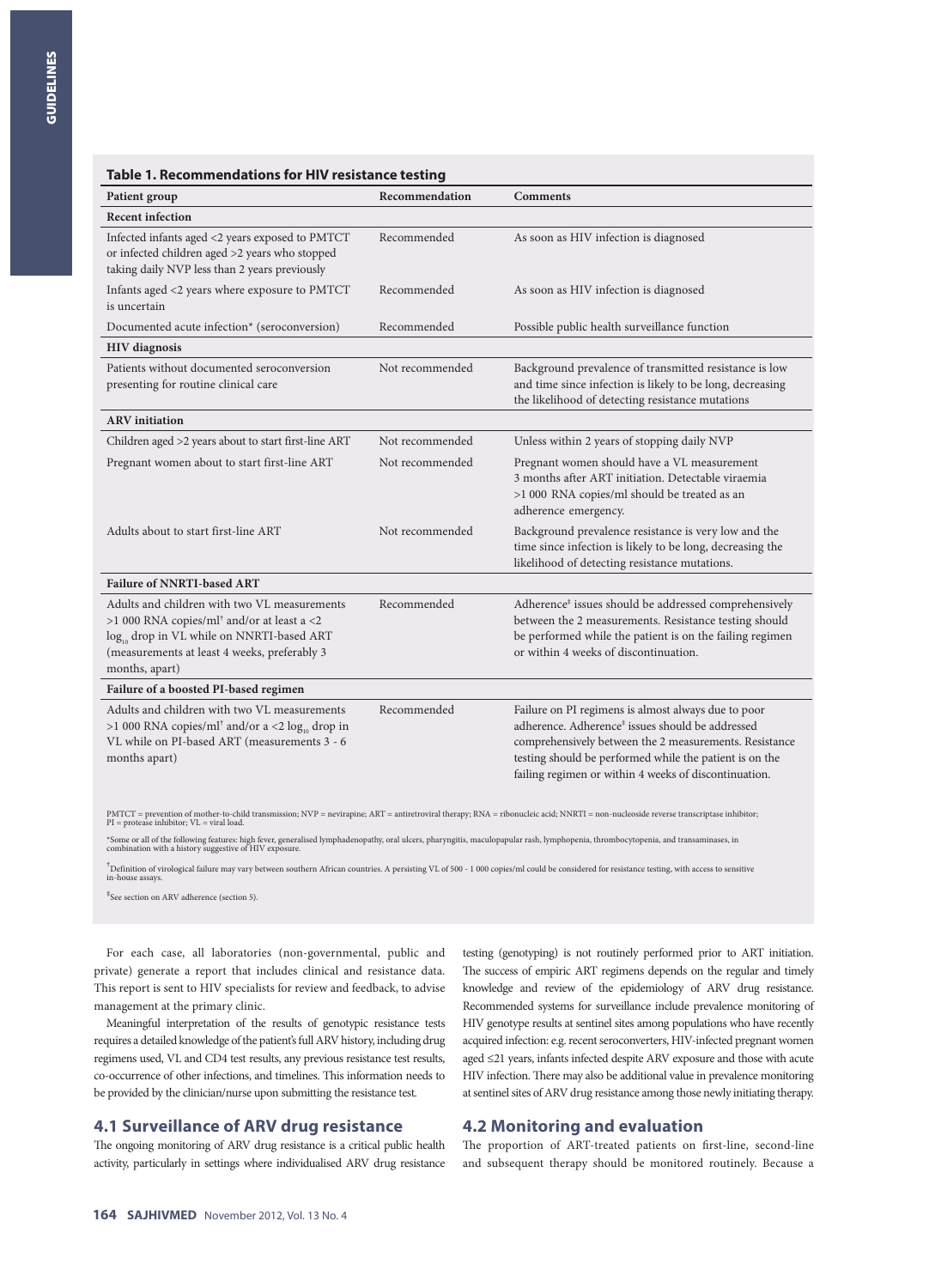detectable plasma VL while on ART requires immediate intervention, national monitoring of the proportion of patients with detectable plasma VLs is recommended. Thresholds for response should be determined at the public health level. For example, a facility or geographic area with >20% detectable plasma viraemia in patients on ARV who were previously undetectable, should urgently be investigated. Analyses should be performed according to demographic and geographic characteristics, and reported quarterly to national HIV treatment programmes.

The evaluation of the effect of HIV genotype testing on the selection of ARV regimens and clinical outcomes should be supported through networks of clinical programmes. Indicators to monitor the use of HIV genotype resistance assays should include: the number of assays per specified time period; the proportion of assays performed in adults, children and pregnant women; and the prevalence and type of resistance (including class of resistance and specific mutations). As the surveillance of ARV resistance and clinical use of HIV genotyping increases, additional monitoring and evaluation activities may be required.

Most settings require increased capacity for monitoring and evaluation. Resources to sustain adequate data management and interpretation are a public health priority. The net cost of incorporating resistance testing, for surveillance as well as patient management, needs to be evaluated carefully in ARV programmes in southern Africa.<sup>16</sup>

# **5.Non-adherence: Causes and interventions**

The adherence requirements of ART are onerous, necessitating adherence rates >90% for first-line NNRTI-based regimens. The best biological marker of adherence is an undetectable VL in patients on ART. The regularity of pharmacy pick-ups is also a good marker of adherence. Other strategies, including pill counts, have limited practical utility in busy clinics, and are often inaccurate.17 Pill boxes and treatment supporters may be useful in selected individuals.<sup>18</sup>

A detectable VL in patients on ART should be treated as a medical emergency, with immediate intervention, prompt evaluation by an experienced clinician and appropriate support staff (e.g. social workers, psychologists, and counsellors), and frequent follow-up. In the case of firstline virological failure, up to 50% of patients can re-suppress their VL,7,8 if virological failure is identified timeously, and if adherence can be improved.

In patients failing second-line therapies, and where expensive third-line options are being evaluated, newer measures such as the use of electronic pill boxes (e.g. Medication Event Monitoring System (MEMS) caps) and hair PI levels may be used, if available.

In a significant minority of cases, patients will have no resistance on resistance testing. Data from South Africa reveal that this can be as high as 15 - 20% where patients have been genotyped.19,20 This means the patient is missing a large number of doses, consequently resulting in insufficient drug pressure to induce or select out existing resistance. These patients have a poorer prognosis, paradoxically, than patients with established resistance, $21,22$  as their poor adherence is often difficult to remedy, and may persist into subsequent regimen choices. Such patients often require the intervention of a psychologist or experienced counsellor.

Common causes of poor adherence (sections 5.1 - 5.12) are often complex and linked to social issues.

#### **5.1 Inadequate treatment literacy**

Most HIV programmes have extraordinary adherence rates when compared with other chronic diseases – largely due to efforts by clinic staff to ensure

that patients understand HIV infection and ART. If a patient fails therapy, then some examination of the pre-ART counselling may be merited.

#### **5.2 Side-effects**

Side-effects are a very common reason for patients to default therapy. A careful history of often subtle but distressing side-effects (bad dreams, sleepiness, poor concentration, nausea, loss of appetite), in conjunction with a work history (shift work in particular) may allow for drug substitutions. Subtle signs of lipo-atrophy due to NRTIs are often not taken seriously by healthcare providers. Regular enquiry and immediate drug substitutions should form part of every healthcare worker encounter. Single drug substitutions should only be performed if the VL is undetectable.

## **5.3 Depression and mental illness**

Undiagnosed or under-treated depression and other mental illnesses are often overlooked. The frequency of major depression is twice as high in HIV-infected patients as in matched HIV-negative patients.<sup>23</sup> Patients with depression usually respond well to treatement with an antidepressant in combination with other non-pharmaceutical interventions. Patients who respond to antidepressant medication should be treated accordingly for at least 6 months.

#### **5.4 Poverty and food insecurity**

Both poverty and food insecurity have been related to poor adherence and an increased frequency of missed clinic visits. Patients often lose their jobs due to ill health in the period leading up to ART initiation. Patients should be encouraged to return to the job market as soon as is feasible, or to seek support. The need to seek work may cause patients to move away from the current clinic; therefore, referral must be facilitated. Access to available grants, social support and employment NGOs may provide additional support.

#### **5.5 Work-related issues**

Work-related issues, including shift work and an inability to attend clinic visits on weekdays, are a major cause of poor adherence. Long clinic waiting times and monthly medication pick-ups, may make holding down a job untenable, especially with an unsympathetic employer.

#### **5.6 Substance use**

Alcohol use may cause significant problems with adherence. In addition, other recreational drugs may cause problems in certain parts of the country. Use may fluctuate according to availability and peer pressure.

#### **5.7 Social problems**

Social problems that affect adherence include stigma, both external and internal, and poor social support networks. Perceived stigma is correlated with poor adherence. This may manifest in: a fear of tablets being found; an inability to solicit family or partner support; fear around visiting the clinic or pharmacy; or anxiety regarding an employer, neighbours or a community. Social support groups may assist in this regard.

#### **5.8 Denial**

ART initiation in ambivalent, conflicted patients is unlikely to have a successful outcome. The involvement of family members and partners may be an effective mechanism for addressing denial.

# **5.9 Pill burden**

Pill burden is less of an issue with current regimens, but must be considered in patients who are failing treatment. Pill burden due to treatment for other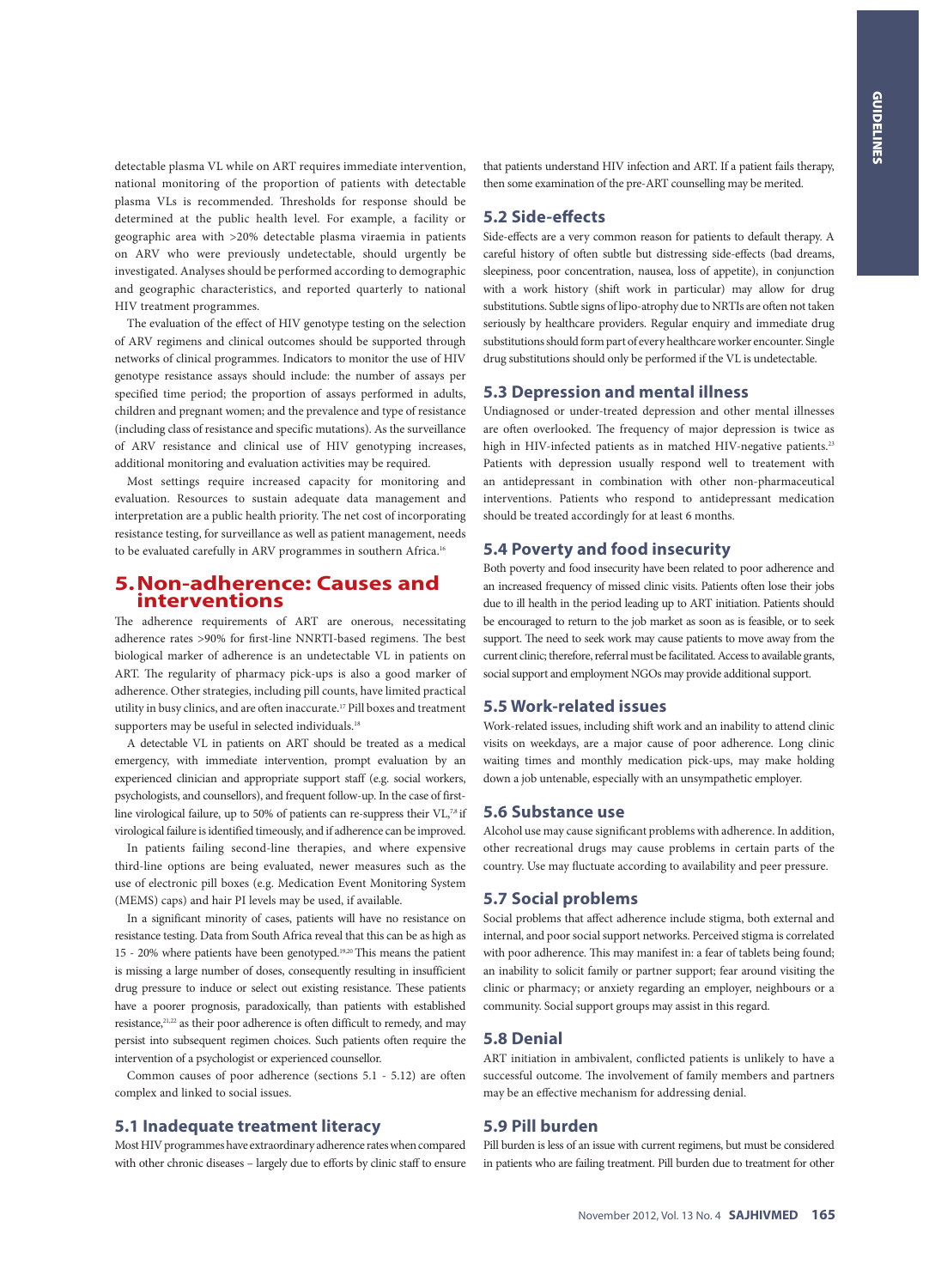conditions, such as hypertension or diabetes, should also be addressed. Dosing simplification, such as provision of fixed-dose combination regimens, where possible, should be a major part of advocacy within public programmes.

#### **5.10 Altered fertility intentions**

HIV-discordant or -concordant couples may spontaneously decide to cease their ART regimen with the intent to begin a family. Empathetic fertility counselling during ART initiation should prevent this from occurring.

#### **5.11 Conflict of opinions**

Conflict of opinions on the use of ARVs occurs frequently between healthcare providers, certain alternative health providers and churches. This is best addressed with an honest and non-judgmental conversation.

#### **5.12 Other**

Drug doses should be checked, especially in patients referred from the private sector or inexperienced sites. Drug interactions (e.g. rifampicin with a PI), absorption issues and primary acquisition of resistant virus may also result in failure.

## **6. Laboratory objectives 6.1 Recommendations and requirements**

A meaningful interpretation of genotypic resistance test results requires detailed knowledge of the patient's full ARV history, including drug regimens used, VL and CD4 test results, any previous resistance test results, and timelines.

It is desirable that national databases be built, using unique patient identifiers (e.g. ID numbers), to allow the easy retrieval of information for patients who have been cared for at different clinics and tested by different laboratories. Besides improving patient care and easing clinical workload, this approach is cost-effective, as it prevents unnecessary repeat testing.

All resistance test results (including clinical information and sequences obtained) should be entered into a central database, such as the one maintained by SATuRN, to enable research and surveillance.

### **6.2 Genotypic ARV resistance testing: Practical issues**

Testing requires ethylenediaminetetra-acetic acid (EDTA) whole blood or EDTA plasma (purple-top tubes). Alternatively, where established, dried blood spots (DBSs) may be used. To ensure sample integrity, whole-blood and plasma samples must be maintained and shipped cooled (4°C – fridge temperature) and reach the laboratory within 48 hours. For longer delays, whole-blood specimens must be centrifuged and the plasma stored at -20°C (frozen). Repeat freeze-thaw cycles must be avoided. DBSs can be maintained at room temperature for up to 4 weeks, and must be frozen at -20°C if the delay is longer than 4 weeks.

Current commercial tests have been licensed for specimens with a VL value of at least 1 000 RNA copies/ml. If DBSs are used, then the minimum usable VL is 2 000 - 5 000 RNA copies/ml. Nevertheless, many in-house assays can detect VLs of 500 - 1 000 RNA copies/ml. The probability of harbouring resistance in the VL range of 500 - 1 000 RNA copies/ml is only marginally less than in the 1 000 - 10 000 copies/ml range.<sup>24</sup> The acquisition of additional mutations is not necessarily associated with incremental increases in VL.25

Once a failing ART regimen has been discontinued, most resistant viral variants quickly become undetectable. Samples must therefore be obtained while the patient is still on the failing regimen or very shortly after discontinuation (to a maximum of 4 weeks).

Current test methods do not detect minority resistant viral variants (quasi-species present at less than approximately 20% of the total population) or archived resistance.<sup>26</sup>

Even in the best hands, the rate of failure to amplify virus is 5 - 10%, so not all samples submitted to the laboratory will have a genotype result.

#### **6.3 Genotypic ARV resistance assays**

Currently available genotype tests evaluate only the viral reverse transcriptase and protease genes. Mutations in the genes encoding these enzymes underlie resistance to the NRTIs, NNRTIs and PIs.

Raltegravir (RAL), $^{27,28}$  the first of the integrase strand-transfer inhibitors (ISTIs), is now registered in South Africa. Currently, no entry inhibitors – e.g. maraviroc (a CCR5 co-receptor inhibitor) or enfuvirtide (a fusion inhibitor ) – have been registered. Future genotype tests will also need to incorporate these drug classes.

Current resistance testing is performed by means of polymerase chain reaction (PCR) amplification and sequencing/genotyping of the HIV-1 protease and reverse transcriptase genes, using commercial or validated in-house assays. The turnaround time of these assays is approximately 2 weeks. Current United States Food and Drug Administration (FDA) approved commercial assays, including ViroSeq and Trugene, can be performed at a cost of approximately R5 000 per assay. In-house assays are about 50% cheaper. Results can provide data on the presence or absence of resistance mutations, with resistance mutations interpretable by drug resistance algorithms, many of which are available online.

# **7. Research priorities 7.1 Resistance assays**

The main thrust of research activities remains the need to develop rapid, affordable, accessible resistance assays, including:

- advocacy to drive down current commercial assay costs
- the evaluation of innovative new testing approaches, e.g. the use of more cost-effective strategies such as allele-specific assays (e.g. M184V) to determine adherence
- improved logistics using creative approaches such as DBS technology
- national standardisation of technology and reporting across the country
- continual review to ensure the incorporation of new drug classes into assays
- integrase assays
- tropism assays for CCR5 inhibitors
- the constant evaluation of new testing platforms, e.g. ultra-deep sequencing strategies
- the suitability of assays for relevant local HIV subtypes.

# **7.2 Operational research activities**

**7.2.1 Laboratory-based activities**

Laboratory-based activities should include:

- the upgrading and up-scaling of infrastructure, human resource skills, interpretation skills, and improved emergency reporting within and by the laboratory
- national data flow and reporting
- a monitoring and evaluation framework to evaluate the effect of the intervention
- ongoing cost-effectiveness modelling and analyses to assess costeffectiveness
- ensured support for strengthened national surveillance activities (i.e. increased numbers processed in realtime).